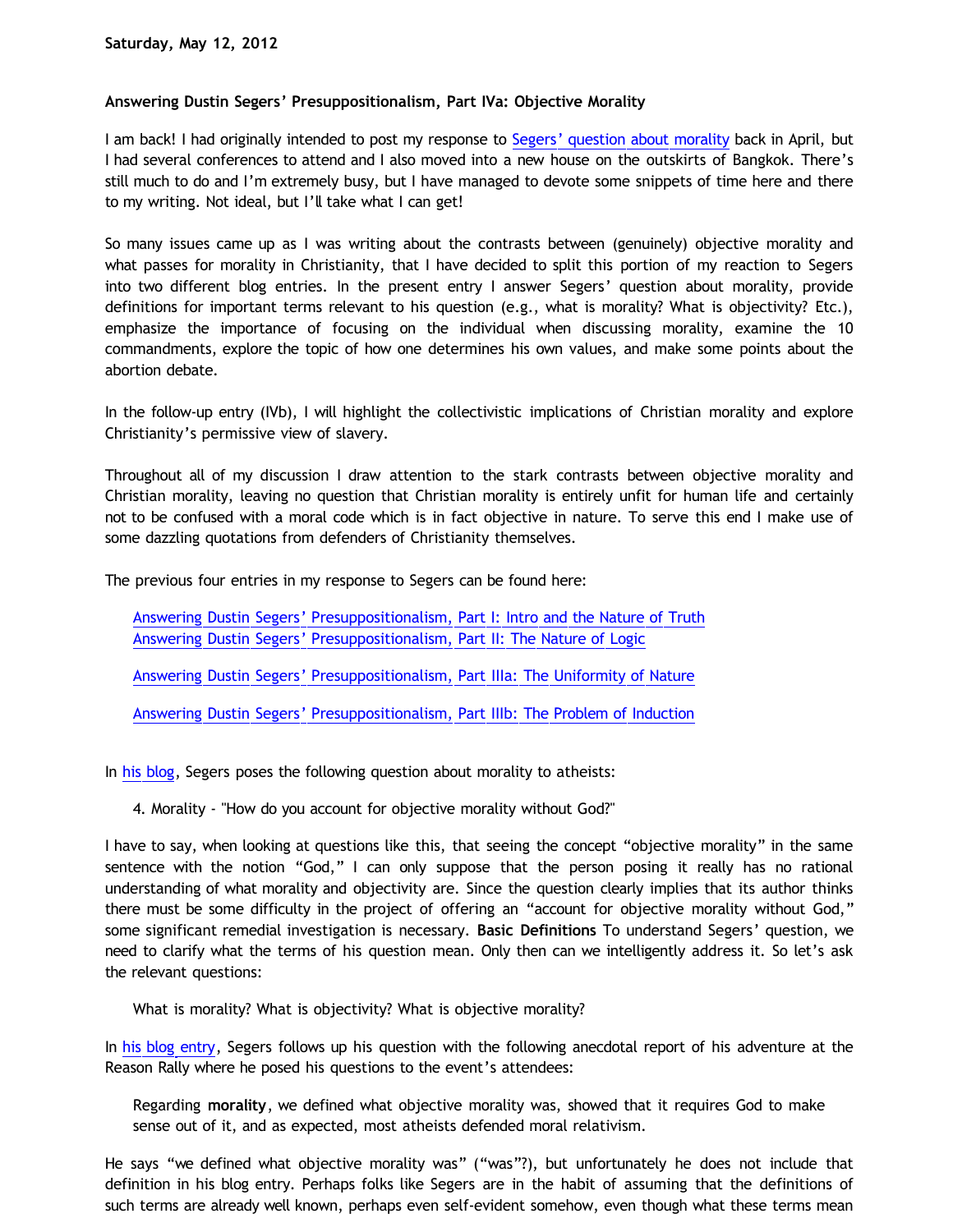may be the greatest point of contention when questions like Segers' are debated. It's even worse if neither party to such debate is concerned about their meaning.

Of course, I don't think we'll find the meanings of these terms in the Christian bible. Those who contend that we can, are welcome to explain how.

Unfortunately, however, none of my bibles even contain either of the words 'objective' or 'morality' to begin with, let alone provide definitions for them. If, as presuppositionalists might want to argue, these concepts are nevertheless present or implicit in what the bible says, it remains that we still need to look for their meanings elsewhere, and import them into our reading of the biblical text, an operation which itself will only undermine such a contention and confirm the sneaking suspicion that we'll be better off looking elsewhere for serious information about morality.

At any rate, since Segers directs his questions to non-Christians, then it is only suitable that non-Christians address his questions by informing their terms with their own worldview's meanings and "presuppositions." After all, isn't that what presuppositionalists are interested in? Aren't presuppositionalists concerned to expose some kind of internal inconsistency or self-contradiction lurking within the worldviews of their opponents? Such apologists should therefore welcome non-Christians making plain the meanings of their terms and the content of the premises which inform their conclusions.

By 'morality', then, my worldview means: "a code of values to guide man's choices and actions" (Ayn Rand, "The Objectivist Ethics," *The Virtue of Selfishness*, p. 13).

A 'value' is something that a living organism requires to live and which it acts to gain and/or preserve. Clearly man is a living organism, and because of his root nature as such he requires values in order to live. The standard of man's values, then, is his life as a biological organism. For man, his values include such obvious things as food, water, shelter, clothing, medicine, and some things which other worldviews might tend to overlook, such as freedom (since he needs to be free to act and pursue reason where it takes him), pleasure (since pleasure gives him an incentive to live), reason (yes, man can and should value reason itself, for it makes his pursuit of other values possible), relationships (for they also give him an incentive to live), etc. Let those who think freedom, pleasure, reason and relationships are not properly classed as values, abandon those things in his own life.

Objectivity is a principle which guides man's conceptual activity, namely one which teaches him how to discriminate between fantasy and fact, between imagination and reality, between what is actual and what is merely wishful thinking, between emotion and truth. Objectivity is the application of the primacy of existence to all areas of one's reasoning.

To be "objective" in one's conceptual activities is volitionally to adhere to reality by following certain rules of method, a method based on facts *and* appropriate to man's form of cognition. (Leonard Peikoff, *Objectivism: The Philosophy of Ayn Rand*, p. 117)

Rand offers some helpful points which expand on this:

Objectivity is both a metaphysical and an epistemological concept. It pertains to the relationship of consciousness to existence. Metaphysically, it is the recognition of the fact that reality exists independent of any perceiver's consciousness. Epistemologically, it is the recognition of the fact that a perceiver's (man's) consciousness must acquire knowledge of reality by certain means (reason) in accordance with certain rules (logic). This means that although reality is immutable and, in any given context, only one answer is true, the truth is not automatically available to a human consciousness and can be obtained only by a certain mental process which is required of every man who seeks knowledge—that there is no substitute for this process, no escape from the responsibility for it, no shortcuts, no special revelations to privileged observers—and that there can be no such thing as a final "authority" in matters pertaining to human knowledge. Metaphysically, the only authority is reality; epistemologically—one's own mind. The first is the ultimate arbiter of the second.

The concept of objectivity contains the reason why the question "Who decides what is right or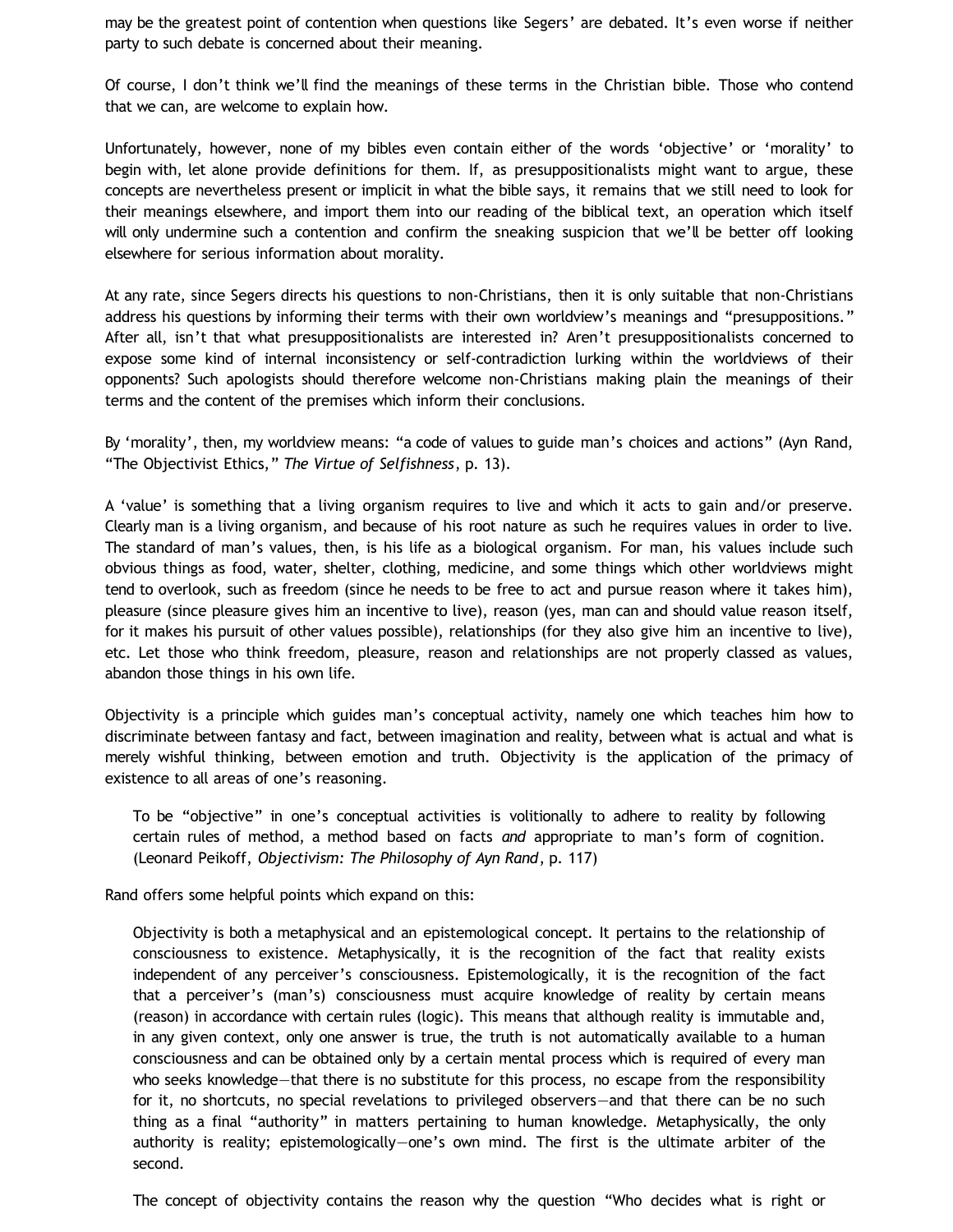wrong?" is wrong. Nobody "*decides*." Nature does not *decide*—it merely *is*; man does not *decide*, in issues of knowledge, he merely *observes* that which is. When it comes to applying his knowledge, man decides what he chooses to do, according to what he has learned, remembering that the basic principle of rational action in *all* aspects of human existence, is: "Nature, to be commanded, must be obeyed." This means that man does not *create* reality and can achieve his values only by making his decisions consonant with the facts of reality. ("Who is the Final Authority in Ethics?" *The Objectivist Newsletter*, Feb. 1965, 7)

Morality is *objective*, then, when it is based on relevant *facts* which underwrite man's need for values and which determine the actions which he needs to take in order to live *and* on a method which is "appropriate to man's form of cognition," namely *reason*. Objective morality is essentially the application of reason to man's task of living his life. Objective morality, then, is informed by reference to *facts* which man discovers *by reason*, not by "commandments" which are "revealed" to a chosen few and delivered to all with the expectation that they will be accepted as truth and obeyed on someone's mere say so.

Since the standard of man's values is his life as a biological organism, we must keep in mind those facts which ensure the objectivity of his moral code. Several key *facts* which inform this standard include the facts that:

- man exists
- he is a biological organism
- he faces a fundamental alternative (he can live, he can also die)
- he must act in order to live
- his life requires values
- he does not automatically know what he requires in order to live

- he does not automatically know what actions he needs to take in order to achieve or preserve those values that his life requires

- he has the ability to conceptualize what he perceives
- it is by conceptualizing what he perceives that man can *know* anything

As should be clear by now, we should notice at this point that there has been no reference or need to make reference to a god or any supernatural agent here. We did not need to consult the bible for our understanding of what morality is (indeed, we couldn't – the bible does not explain what the concept ' morality' means), and we did not come to this knowledge by revelation, faith, prayer, laying on of hands, fasting, or any other mystical "means of knowing." Theism is utterly irrelevant to objective morality, and necessarily so (particularly since [theism violates the primacy of existence\)](http://bahnsenburner.blogspot.com/2010/02/how-theism-violates-primacy-of.html).

It should be noted that objective morality does not consist of a set of "obligations" which one is compelled to do regardless of its importance to his own life or in spite of his needs. Objective morality is informed by *rational principles* which guide an individual's choices and actions with respect to his own life, his needs, and the circumstances in which he finds himself. Christian morality undermines this project by telling the individual that he has a divinely decreed obligation to submit to something "higher" than him, to sacrifice himself, to be willing to sacrifice his values, to embrace suffering as an end in itself, to view death as a passage of liberation from the sorrows of living. By contrast, objective morality teaches an individual how to celebrate and enjoy his life:

The purpose of morality is to teach you, not to suffer and die, but to enjoy yourself and live. ("Galt' s Speech," *For the New Intellectual*, p. 123)

Christians will say that one should "enjoy God," not himself, but then immerse themselves into the confines of an apologetic labyrinth in which the apologist continually confuses himself with the god he claims to worship and serve as the source of all that is right and true. This is all part of the bait-and-switch tactics of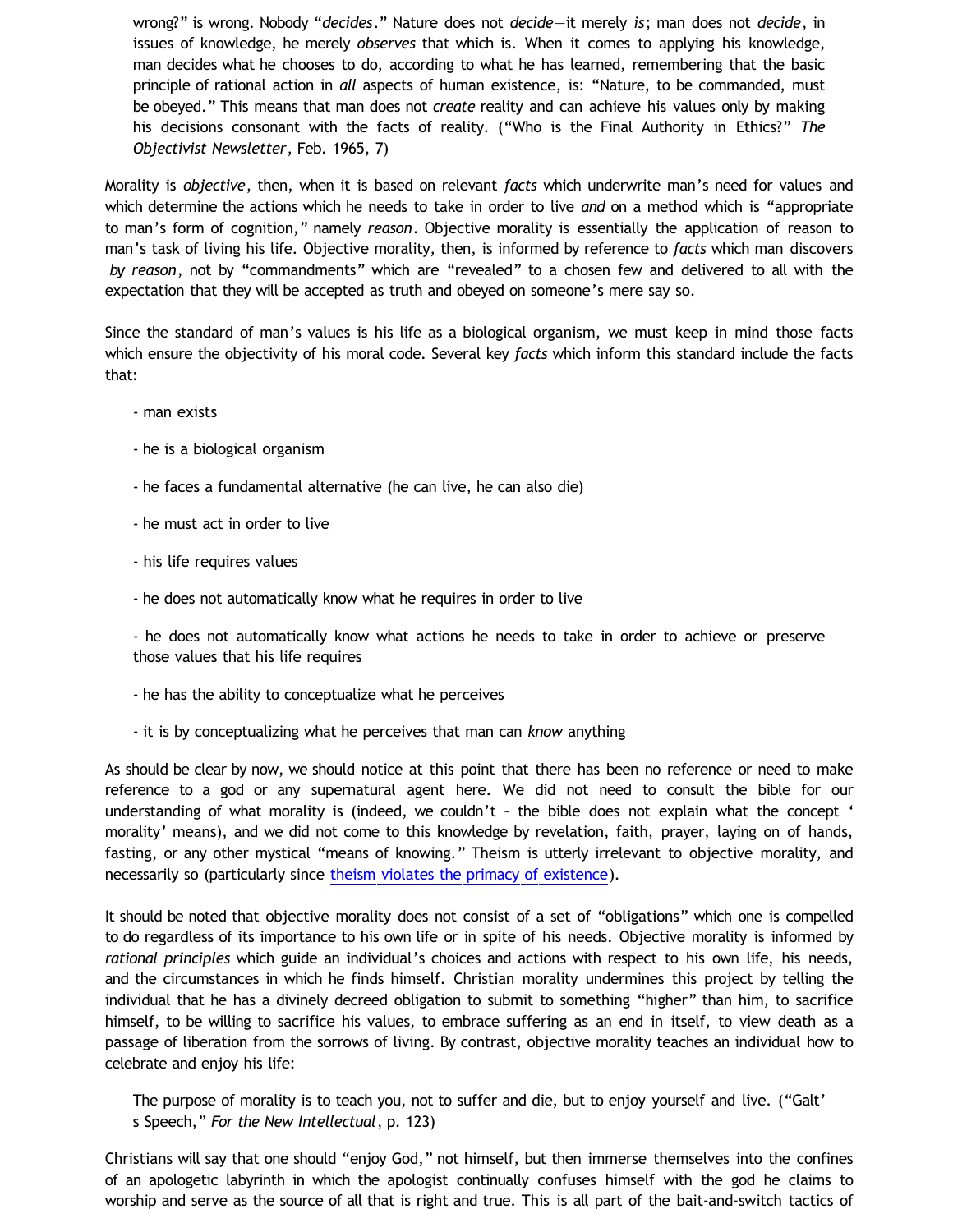the Christian devotional program. Its net effect is to divorce man from the values he needs in life, and biblical anecdotes model exactly this.

Christians will react to a morality based on facts by insisting that such a moral code must commit the " is-ought fallacy." Following Hume (who argued in Book III of his *Treatise on Human Nature* that morality is not derived from reason), Christian apologists can be expected to recite the worn-out objection that one cannot derive an "ought" from an "is," and in this way seek to discount objective morality – i.e., a moral code based on facts. But this would miss the fact that *values* as objective morality informs them are not the same thing as "oughts" as deontological ethics informs them. It is true that one cannot derive *duties* from facts – objective morality agrees with this entirely, and it is because there is no factual basis to the *duties* which moral codes like Christianity's foist onto man, that such monstrosities should be rejected and abandoned.

Objective morality holds that *values* are the tie between man's nature (i.e., relevant reality) and the proper choices and actions he needs to make in order to live. Since the standard of value is man's life itself, both his needs as a biological organism and the nature of his consciousness serve as the relevant factors in defining a moral code proper to the task of living.

Objectivism holds that value is objective (not intrinsic or subjective); value is based on and derives from the facts of reality (it does not derive from mystic authority or from whim, personal or social). Reality, we hold  $-$  along with the decision to remain in it, i.e., to stay alive  $-$  dictates and demands an entire code of values. Unlike the lower species, man does not pursue the proper values automatically; he must discover and choose them; but this does not imply subjectivism. Every proper value-judgment is the identification of a fact: a given object or action advances man's life (it is good): or it threatens man's life (it is bad or an evil). The good, therefore, is a species of the true; it is a form of recognizing reality. The evil is a species of the false; it is a form of contradicting reality. Or: values are a type of facts; they are facts considered in relation to the choice to live. (Leonard Peikoff, "Fact and Value," *The Intellectual Activist*, Volume V, Number 1, New York, 1989.)

The alternative to fact is imagination. Objective morality is premised on fact, while religious morality (including Christianity's) is ultimately premised on imagination. This is why defenders of Christianity resonate so positively with Hume's view that there is an unbridgeable divide between "is" and "ought": their "oughts" have nothing to tie them to *facts*.

So in response to Segers' question "How do you account for objective morality without God?" I can say:

I account for objective morality by pointing to the objective theory of values. The objective theory of values is based on *facts* which we discover about our nature by means of *reason*. The objective theory of values avoids the so-called "is-ought problem" since 'value' is a *type of fact*, and because moral action is both *chosen* as well as inherently *goal-oriented*. The "is-ought problem" will always be a problem for thinkers who conceive of morality as a code of *duties* - as a list of dos and don'ts which one is *obligated* to observe and perform. Rather than a deontology prescribing *categorical imperatives* ("thou shalt…"), the objective theory teaches man to organize his choices and actions in the form of *hypothetical imperatives* - e.g., *if* X is your goal, then *Y* is the action that must be performed to achieve it. A broad context of relevant facts, beginning with man's biological nature, is what determines whether or not X is his suitable goal.

Moreover, I have no need to appeal to a god precisely because this moral code is *objective* in nature. Appealing to a god ensures *subjectivism* (as opposed to Objectivism) since according to god-belief, what is " moral" is adherence to what a god *commands* (as opposed to facts relevant to man's life needs which one discovers by means of reason). On an *objective* moral code, facts are facts *independent of conscious activity* , which means: facts are facts *regardless of what anyone commands*. Given [the primacy of existence](http://www.blogger.com/) (which Dustin Segers [sought to refute\)](http://katholon.com/Doofusman.htm), actions of consciousness - be they [imagining](http://bahnsenburner.blogspot.com/2010/05/imaginative-nature-of-christian-theism.html), [wishing](http://bahnsenburner.blogspot.com/2006/12/wishing-and-christian-deity.html) or [commanding](http://bahnsenburner.blogspot.com/2007/05/moral-uselessness-of-10-commandments.html) have no power over facts. The facts of reality do not conform to conscious intentions. Recognition this fact and applying it consistently to our knowledge are the essence of objectivity. Christian theism constitutes a full-frontal assault on this recognition, and debilitates one's ability to apply it consistently to what he accepts as knowledge. Christianity and objectivity are irreconcilable opposites. If Segers does not grasp this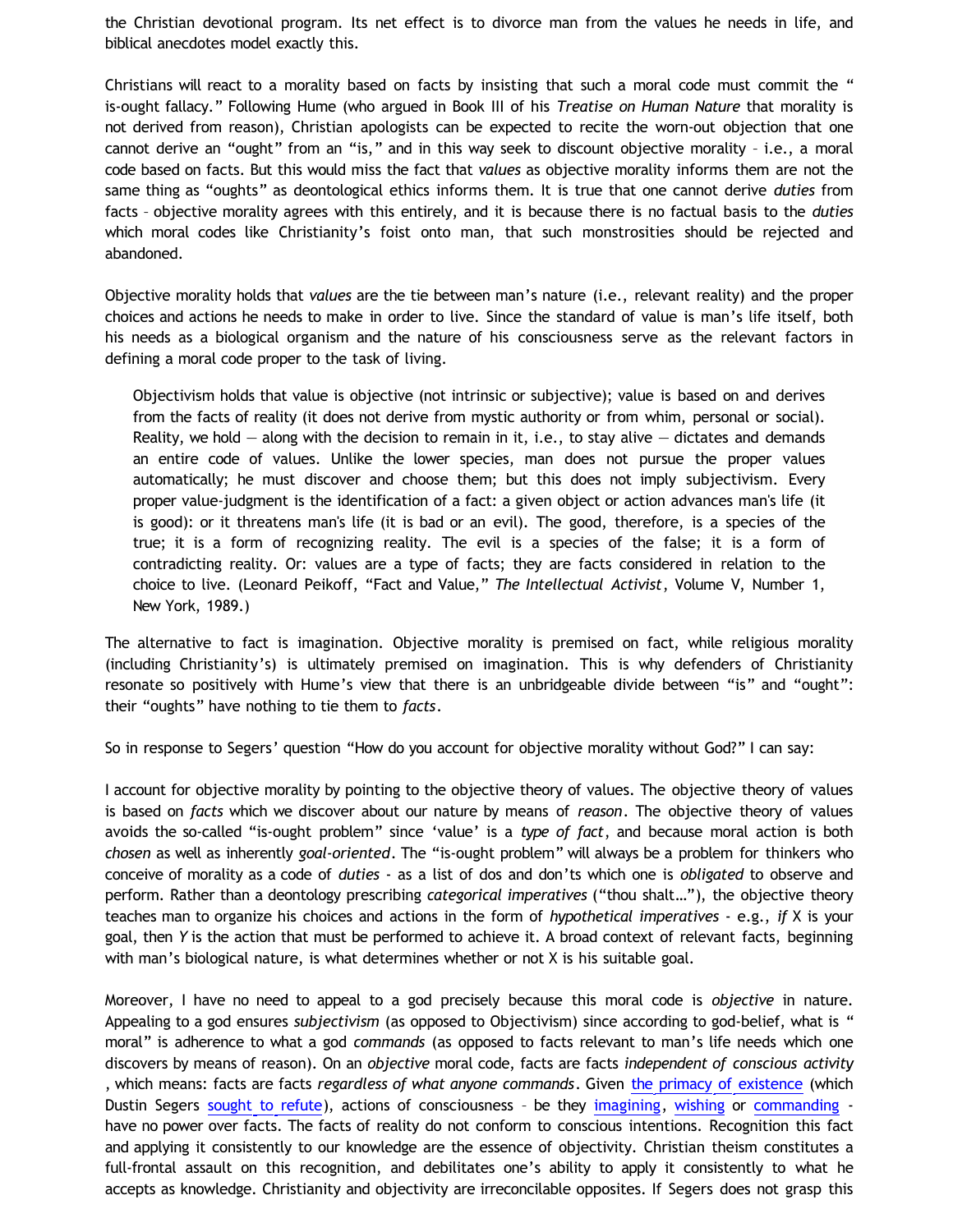now, after he's been [corrected on such a miserably embarrassing, face-losing gaff,](http://katholon.com/Doofusman.htm) he really does confirm [my analysis of the mystical mind.](http://bahnsenburner.blogspot.com/2007/02/ominous-parallels-between.html)

# **Morality and the Individual**

It should also be noted that, according to the conception of morality which I have laid out here, morality is not *primarily* social in nature. In other words, it's *primary* application, manifestation and context of meaning is not in terms of social relationships, but in terms of one's own needs and his relationship to reality. Objective morality is primarily suited to the *individual*, for not only is it the individual who has needs and faces a fundamental alternative (i.e., life vs. death), but it is the individual who reasons and makes choices. An individual does not lose his individuality by joining a group; he still has to make choices and take responsibility for his actions.

This fact, that morality is focused on the individual, seems to be lost on many theistic commentators. The reason why it seems to be lost on theistic commentators is because when the topic of morality surfaces in conversation with theists, focus is immediately thrown to interpersonal relations. Once morality becomes a debating topic, attention is immediately cast onto things like killing, stealing, lying, adultery, etc., issues which clearly involve the individual interacting with others. It is as though theists are simply unwilling to consider the individuality of man and the nature of *his* moral needs, for this would probably compel them to start thinking about *why* man needs morality, which would require them to ask *if* man needs values, and, if so, *why* he needs values. Better for theists to ignore all of this and blur the individual into some collective so that his individuality is lost in a series of floating abstractions.

Christian theism's habit of overlooking the individuality of morality finds its model in what they take to be the authorized standard of morality, namely their god's *word* (again, not *facts* which we discover in reality, but a set of "revelations" which have been dispensed to a chosen few and passed down through the generations as "holy text"). Take a look at what Christians typically point to as their quintessential standard of morality, the "10 Commandments." Here they are (from Exodus 20 – vss. 3-17):

1. Thou shalt have no other gods before me.

2. Thou shalt not make unto thee any graven image, or any likeness of any thing that is in heaven above, or that is in the earth beneath, or that is in the water under the earth.

3. Thou shalt not take the name of the Lord thy God in vain; for the Lord will not hold him guiltless that taketh his name in vain. 4. Remember the sabbath day, to keep it holy.

5. Honour thy father and thy mother: that thy days may be long upon the land which the Lord thy God giveth thee.

- 6. Thou shalt not kill.
- 7. Thou shalt not commit adultery.
- 8. Thou shalt not steal.
- 9. Thou shalt not bear false witness against thy neighbour.

10. Thou shalt not covet thy neighbour's house, thou shalt not covet thy neighbour's wife, nor his manservant, nor his maidservant, nor his ox, nor his ass, nor any thing that is thy neighbour's.

Notice how most of these "commandments" assume the context of interpersonal relationships. True, interpersonal relationships are the norm for most persons, but this fact alone does not justify ignoring an individual's need for a code of values which guides *his* choices and actions. He needs this first in order to live and even value social interaction in the first place.

In contrast to the bulk of the bible's "commandments," objective morality is *individual-focused*. Objective morality provides an *individual* thinker those tools which he needs in order to govern his choices *objectively*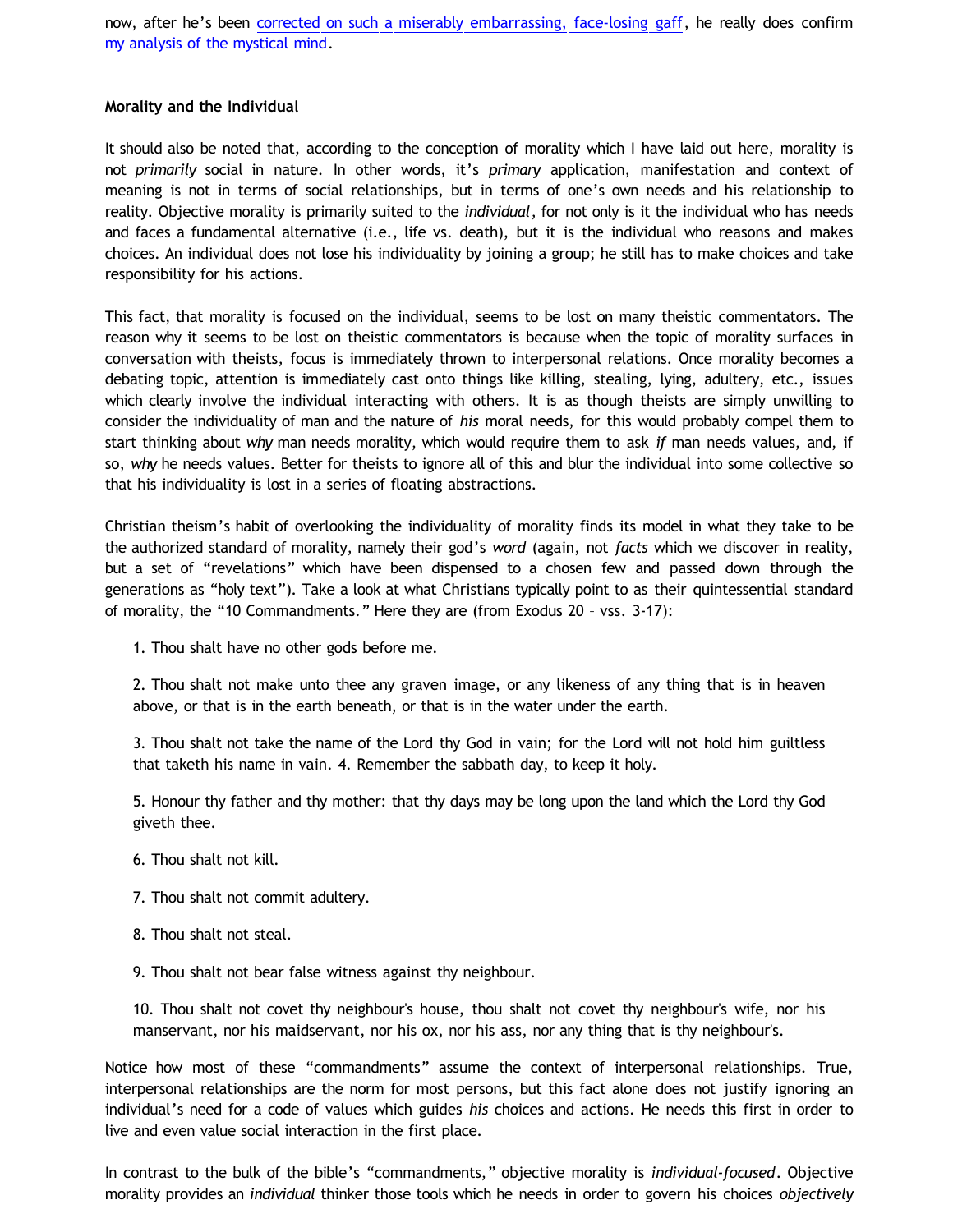and *rationally* - i.e., in accordance with fact and reason. It does not ignore or deny his ability to think and reason by prescribing for him a list of duties he's commanded to follow without thinking or reasoning in the social contexts in which he finds himself.

Rand made a very important observation about *objective morality* when she stated in her novel *Atlas Shrugged*:

You who prattle that morality is social and that man would need no morality on a desert island—it is on a desert island that he would need it most. Let him try to claim, when there are no victims to pay for it, that a rock is a house, that sand is clothing, that food will drop into his mouth without cause or effort, that he will collect a harvest tomorrow by devouring his stock seed today—and reality will wipe him out, as he deserves; reality will show him that life is a value to be bought and that thinking is the only coin noble enough to buy it. ("Galt's Speech," *For the New Intellectual*, p. 127)

In other words, a man who finds himself stranded all alone on an island – with no one to help with survival, no one to trade with, with no one to loot, no one to mooch off of, no one to provide for him – would have to have a very clear understanding of his own priorities as well as a sharp mind for determining how to meet those priorities. In other words, he'd have to have a solid code of values which could guide his choices and actions. He'd need something rational that he could bank on, for his life would depend exclusively on this; it would depend exclusively on his own effort, his own ability, his own determination to make the right choices – i.e., the choices which his life requires given the circumstances he faces. He couldn't leave it to someone else to meet his life needs; his life rests entirely on his own shoulders. Rand's point is that such a person would have far more need for morality than those of us who live in a fully developed, modern society, where others might very well provide the effort we need in order to survive and with whom we can trade.

# **The 10 Commandments**

With this in mind, let's take a closer look at the "morality" of the 10 commandments. Notice that the first four commandments (namely: 1. Have no other gods; 2. Do not make any graven image; 3. Do not use the Christian god's name in vain; 4. Keep the "sabbath") do not in any way address man's biological needs. It is true that these four commandments do not require a context of relationships with other human beings in order for them to be practiced. But following these commands would not in any way help a man stranded alone on a desert island in his effort to live. So to the extent that the 10 commandments address the needs of man qua individual, they are useless.

The remaining six commandments all presuppose some kind of social relationship. The commandment to honor one's parents, for example, presupposes that one has some proximity to his parents, such that he can act in such a way that he can indeed honor them. Unless the fifth commandment is not tantamount to ancestor worship, it is not commanding a person to "honor" his parents in some form of mystical manner. If a person is separated from his parents by hundreds or thousands of miles of open sea, such a commandment has no intrinsic value whatsoever.

Even more, the commandment "thou shalt not kill" presupposes the presence of persons which one could theoretically kill if he had made the choice to do so. A man cannot kill another man if there is no other man available to kill. The commandment against killing others does a person no good as a moral principle if there are no others that he could kill if he so chose.

How about the commandment proscribing adultery? This too would be morally useless to an individual who found himself stranded alone on a desert island. Even if the individual is married, he would have no one to commit adultery with. So in this respect already it's of no use.

And if there's no one else on the island with him, there's no one to steal from, so the eighth commandment will simply not apply. It can't.

How about the ninth commandment's injunction against "bear[ing] false witness against [one's] neighbor"? Again, we must ask: to whom would a man stranded alone on a desert island bear false witness against his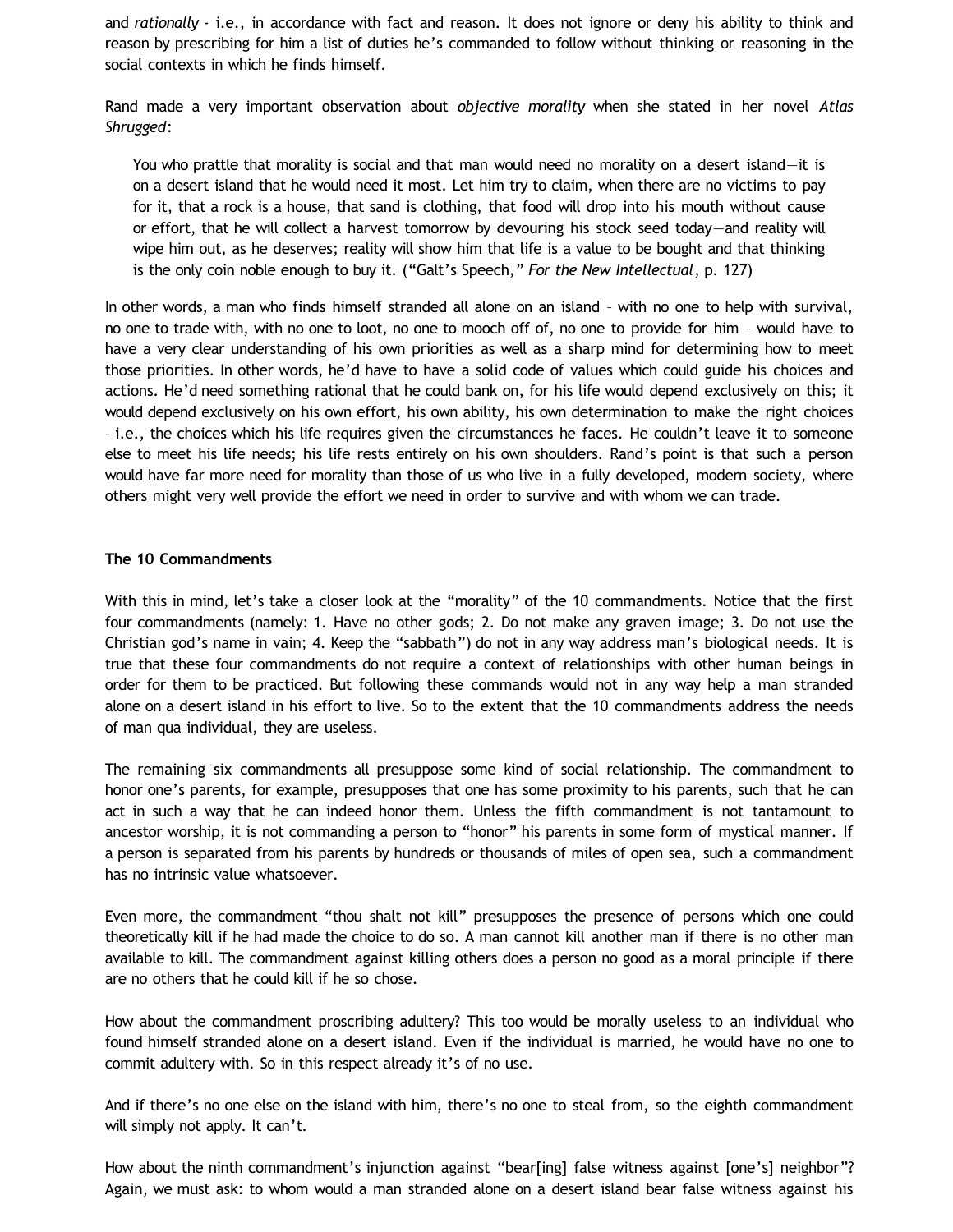neighbor, especially when he has neither neighbor nor anyone to whom he could bear such false witness in the first place? Again, we have a morally useless "commandment" here for our poor fellow who finds himself all alone on an island.

Now certainly the tenth commandment, prohibiting the act of "coveting they neighbour's house… wife, … his manservant, ... his maidservant, ...his ox, ... his ass, ... any thing that is [his] neighbor's," must have some value for an individual who finds himself stranded all alone on a desert island, wouldn't it? Unfortunately, no, it would not. Such an individual would have no neighbors whose values he could covet. And even if he could covet the values of those neighbors he had back at home, hundreds if not thousands of miles away, such an injunction would have no moral value – it would not provide him with any guide for his own choices and actions.

The point is not so much that the 10 Commandments do not apply to an individual who is stranded alone on a desert island, but rather that "biblical morality" offers an individual no guidance for his own personal choices and actions qua individual human being, even when he is surrounded in the midst of numerous interpersonal relationships. Telling a person not to kill others or to steal from them or to bear false witness or covet his neighbor's ox, does not teach him how to guide his own choices and actions in regard to his own life. It leaves an individual's life concerns completely unattended. To the extent that the "morality" provided in the bible is a system, it systematically ignores the individual's needs and reduces him to herd animal which needs to be prodded into "right behavior" by telling him what *not* to do rather than teaching him how he can determine for himself what he *should* do, given the constraints of his existence qua biological organism possessing a conceptual consciousness.

Even worse, the "morality" which one finds in the bible is entirely geared toward either how an individual can sacrifice himself, or how he can deprive himself in the context of interpersonal relationships. Rather than teaching man how to live and enjoy his life, "biblical morality" discourages him from living, and instead commands him to surrender his life, to give it up, to present himself as "a living sacrifice" (Rom. 12:1), either to those who would have to violate its teachings in order to benefit from his surrender, or to a being which would have no use for it to begin with (since the Christian god is said to be incorporeal and bodiless, and therefore non-biological, and also immortal, eternal and indestructible, and therefore not beholden to the fundamental alternative of life vs. death).

### **Determining One's Values**

Let us ask: How does one determine what the content of man's values is? One's answer to this question will of course depend on what he takes as his standard and the means by which he acquires and validates knowledge. If morality is to be objective, then its ultimate standard *must* be the primacy of existence and the means by which moral knowledge is acquired and validated is reason. The primacy of existence is the recognition of the fact that existence exists independent of consciousness, that the facts are what they are regardless of any individual's wishes, fantasies, imaginings, feelings, temper tantrums, commandments, etc. Reason is the faculty which identifies and integrates the material provided by man's senses. It works by means of [concept-formation](http://bahnsenburner.blogspot.com/2012/04/answering-dustin-segers_08.html).

The essence of the primacy of existence can be found in the truism that *wishing* doesn't make a claim true. Why doesn't wishing make a claim true? Because existence holds metaphysical primacy over the actions of consciousness, and wishing is an action of consciousness. So if the theist acknowledges that wishing doesn't make it so, then he's conceding to the primacy of existence. How else does he account for the fact, which he affirms, that wishing doesn't make it so, if no by recognizing the broader fact that existence exists independent of consciousness? There's no room for compromise here, no allowance for vagueness, evasion, elusiveness, slipperiness, or theistic expedience. Either existence exists independent of consciousness, or it doesn't. The issue of metaphysical primacy compels the theist to state his position in explicit terms. What will it be?

If morality is objective, then it's based on the primacy of existence, which means: its principles obtain regardless of what any individual thinks, feels, wants, commands, denies, suppresses, etc. The content of man's values is therefore determined by *facts* which one *discovers* in reality (no one "creates" them by some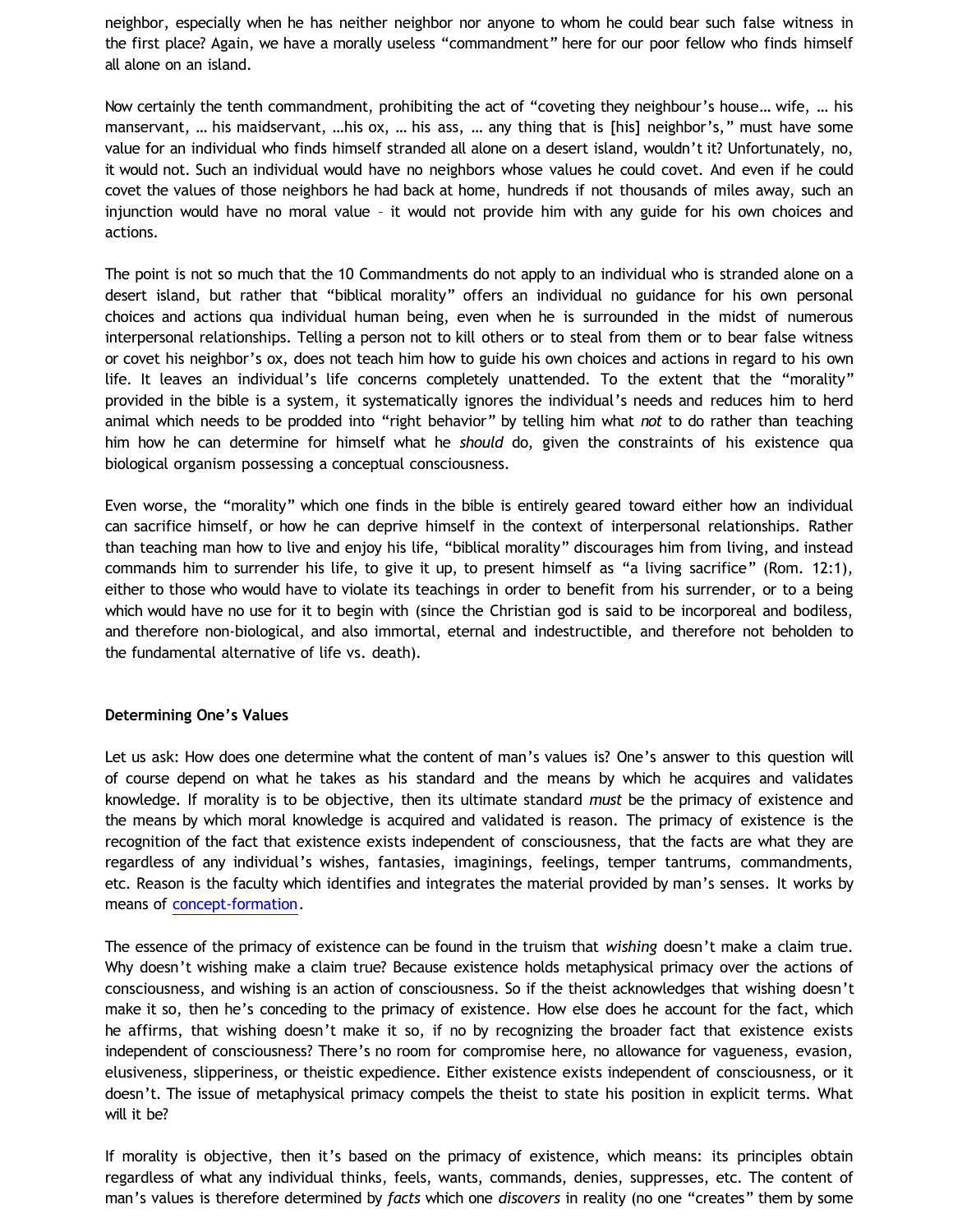act of will), such as the fact that man requires food, water, shelter, even happiness, in order to live qua man (i.e., qua the rational animal). And since his knowledge is neither automatic nor infallible, man needs an objective means of knowledge by which he can determine what is a value to him and which actions he will need to take in order to achieve and/or preserve the values which he needs. Man's means of knowledge is called *reason*. So objective morality is a code of values which guides an individual's choices and actions in conformance with the primacy of existence and according to relevant facts about man's nature as a biological organism and suited to the epistemological needs determined by the nature of his consciousness. At each point, it is *facts* which consistently determine the nature of his moral code. It's hard to see why anyone would object to this, but many do, and do so strenuously.

Those who say or imply that morality is *not* based on facts, are simply telling us about themselves and the worthlessness of their brand of morality. They're telling us that what they take to be moral principles have no facts to back them up.

The alternative to objective morality is a code which grants metaphysical primacy to some form of consciousness and which dispenses with reason as its epistemological standard. The primacy of consciousness is the view that reality conforms to the dictates of a *will*, that consciousness holds metaphysical primacy over existence. Expressions of this metaphysic are found throughout Christianity: from the doctrine of creation ex nihilo (i.e., creation by an act of *will*), to the creation of man, to the overarching "plan" informed by "God's counsel" to which all of human history conforms, to the doctrines of miracles, faith in the supernatural, prayer, demon possession, prophecy, salvation, etc. All of these vital tenets of the Christian worldview rest on the primacy of consciousness. In each case, we have some activity of consciousness causing, motivating, manipulating, revising, influencing what exists and what happens. Sort of like *Bewitched*. Or a [cartoon.](http://katholon.com/Cartoon_Universe_of_Christianity.htm)

A morality which rests on the primacy of consciousness, then, is going to be a morality which is informed by *commands* delivered from a ruling consciousness which is alleged to possess power to bring reality into being, reshape its contents according to its will, and make happen whatever it pleases (cf. Ps. 115:3). It also requires obedience to its commandments, for these commandments are supposed to be more absolute than fact. Such a morality is not objective, since it is not in keeping with the primacy of existence. Rather, it is *subjective* since it rests on the assumption that some *subject* holds metaphysical primacy over existence. What Christian would deny his god the power to create the universe and dictate its contents by an act of will? The subjectivism of Christian morality is impossible to miss once it's pointed out: man's guide to action according to Christianity consists of the "duty" to obey a list of commandments on the threat of eternal punishment. This is "morality" backed up by a cosmic stick-waver – "Obey my commands, or I'll make sure you suffer." Ultimately such a morality boils down to obedience to someone's whims which are taken as inviolate commandments. It all comes down to a *person* saying something is the case, very much in the manner of wishing makes it so.

On Christianity's premises, *chosen* action can be "justified" – not because there are objective reasons (i.e., reasons which back out to a reality which exists independent of any observer's consciousness), but because the ruling consciousness says so. Many examples of this can be found in many defenses of "Christian morality," but a very clear and concise example of this was provided recently by Sye Ten Bruggencate when he joined Seth Andrews and DPR Jones on [The Thinking Atheist Podcast,](http://www.blogtalkradio.com/thethinkingatheist) [episode #53,](http://www.blogtalkradio.com/thethinkingatheist/2012/04/14/proof-that-god-exists) from which the following dialogue was excerpted (17:48 – 18:23):

DPR Jones: I want to hear Sye's answer to this. An all-loving god commits people to an eternity of torment and torture. How is that compatible with an all-loving god?

Sye Ten Bruggrencate: Well, like I said, he's not all-loving, first of all. He's all-good. But you have to keep in mind too that although we're plunged into sin by one person, there's also the chance for salvation through one person.

Jones: You're shifting the ground again.

Sye: Oh sorry, okay, go on…

Jones: Answer the question. How is it justified that…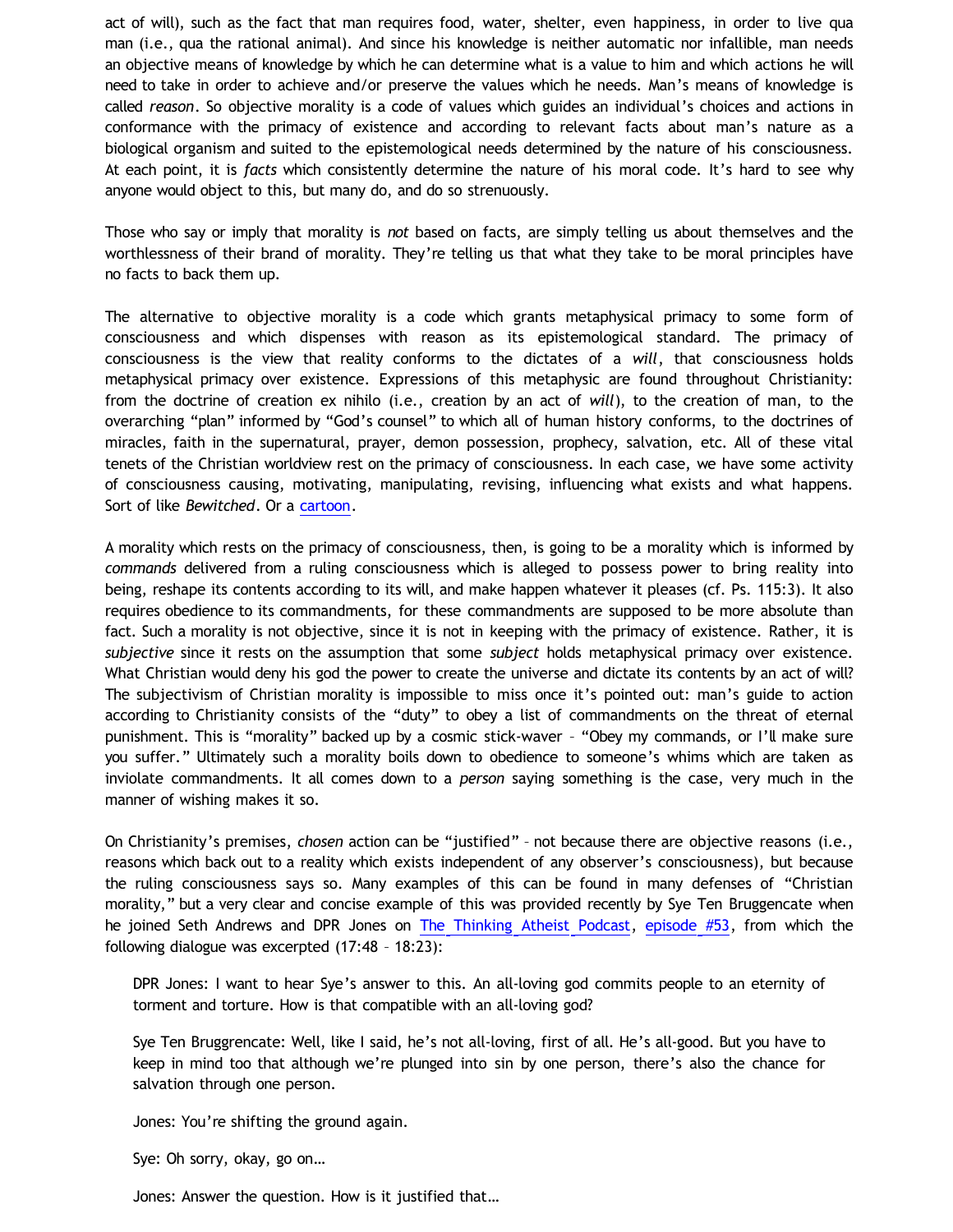Sye: Because God says it's justified.

Jones: Because God says so. Okay.

Sye: That's right.

According to Christianity, something is "justified" simply because the Christian god is believed to have " said" it's justified. No other reason is offered, and Christianity requires in the believer a mindset which finds such blatant subjectivism satisfactory.

This is the root reason why Christianity abhors selfishness. "Don't be selfish," we're constantly being told. Why? Because an individual is not to live for his own sake, according to Christianity. He is expected to be ever-willing to sacrifice himself – his values, his judgment, his reason, his life – for the sake of a supernatural being which could never have any need for it (for the Christian god is said to have *no* needs in the first place). And the first thing he is to give up is his mind. Just as Abraham was expected to be willing to kill his own son in Genesis 22, the Christian believer is expected to be willing to give up his judgment and his reason for the sake of embracing a worldview which is incompatible with both.

A selfish person is not going to be willing at the drop of a hat, basically merely by being commanded to do so, to give up his own mind or kill his own son. A selfish person acts to *preserve* his highest values. Refusing to give up your own mind and insisting on acting to preserve your own values is condemned by presuppositionalists such as Dustin Segers and Sye Ten Bruggencate as nominating oneself as the authority of one's own mind. Christianity does not allow a person to own his own mind and take responsibility for governing it. Government of one's own mind must be surrendered in toto to a god whose goals, purposes and reasons may forever remain utterly mysterious to him.

Bruggencate puts it in terms of who is "lord" of one's reasoning - either himself or some being which we can only apprehend by imagining it ([Thinking Atheist podcast,](http://www.blogtalkradio.com/thethinkingatheist/2012/04/14/proof-that-god-exists) 33:45 – 34:05):

I would say that there are some fundamental tenets [to being a true Christian]. One of them is God being the Lord of our reasoning. And you cannot reason out of a position that God is Lord of our reasoning, because then you are always Lord of your own reasoning. And I'm saying that it's impossible to reason from a position that God is Lord of your reasoning. And that is one fundamental tenet. If you're the lord of your reasoning then you're not a Christian.

By the same token, on the view which Bruggencate affirms here, one could not reason his way *to* Christianity as a set of truths, since to do so one would be presuming himself as "lord" of his reasoning. This presents insurmountable logical problems for Christianity holds that all human beings start out in need of salvation, in need of rescue from sin, in need of Jesus. So sinners need to *convert* to Christianity. In order to become a Christian, then, one must completely surrender his mind in blind sacrifice *without any reason*, for if one has a reason to do so, then he's setting himself up as "lord" of his reasoning, and that is anathema to genuine Christianity. This can only mean that Christian faith and reason are philosophically incompatible.

While teaching an individual why and how to secure and protect his own values is the essential concern in objective morality, protecting one's own highest values is not what is modeled in the moral code presented by the bible. For instance, in the story of Jesus' crucifixion, the Christian god models the type of behavior which one could expect only from someone who's adopted an *anti-value* moral code. Here we have a father ( "God") who stands idly by while his own son is being tortured, maimed, and nailed to a cross to die. The Christian bible's "father" does nothing to prevent harm from coming to his son, even though he's completely aware of what's happening and has the ability to bring all the power in the universe (and more!) against it in order to protect his child. But this "loving father" turns his back on his values, and allows them to be destroyed.

This is rather ironic, given what Christian apologists might claim, for in the very same [Thinking Atheist](http://www.blogger.com/) [podcast](http://www.blogger.com/), Sye Ten Bruggencate, reacting to Dan Barker's morality of "minimizing harm," exclaims (30:53 – 31:16):

I actually talked with Dan Barker on a radio show a couple days ago. But this whole idea of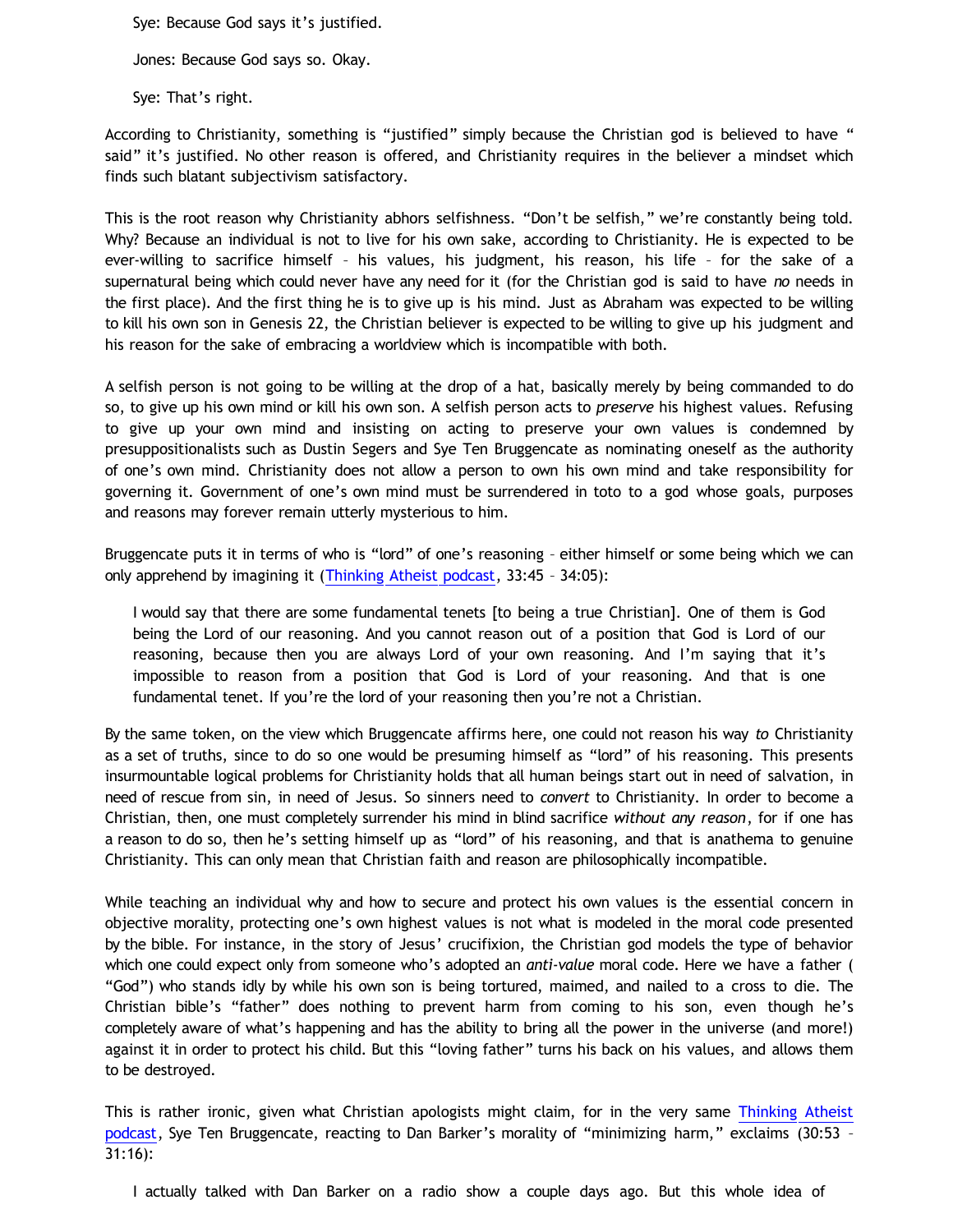minimizing harm, that's arbitrary. Why is that wrong? Why is it wrong to harm other people? By what standard is, y'know, why should we minimize harm? Is that the proper goal? That's the problem with pragmatism is that, pragmatism can give you a lot of things, but it can't give you the proper goal. See, I could tell you why we should minimize harm, but the atheist can't.

If there is a "should" behind minimizing harm, the Christian god seems to be unaware of it. The Christian god allows harm to come to its own son, and pretty much to everyone else. And while we can cite natural disasters which result in thousands of casualties, there are other things which act to harm human beings – what are said to be "creatures" made in the Christian god's "image" – such as disease, wars, and crime. And these things happen, which can only mean: the Christian god is not acting to minimize harm. So although Bruggencate says he can tell us why we should minimize harm, it's noteworthy that he doesn't provide that explanation in the podcast.

# **Abortion**

Defenders of the Christian worldview very often raise the issue of abortion as a debating point. Fundamentalist Christians typically treat abortion as a species of murder, as unjustified taking of human life. Clearly to murder a person is to harm that person. But when Bruggencate has the opportunity to tell everyone the specifically Christian reason why they should not harm anyone, he remains silent. Indeed, there is no injunction against abortion in the bible so far as I can see. So believers must be *inferring* the alleged immorality of abortion from what they do read in their bibles (and yet this use of reason is apparently acceptable and not an instance of deviating from their god as "lord" of their reasoning).

When Dustin Segers, in his [conversation with Reynold Hall](http://fundamentally-flawed.com/pods/?p=episode&name=2011-11-12_dustinsegersandreynoldhall.mp3), asks (at 39:02) in discussing the morality of abortion:

Why is it okay for people to be pro-choice, but God can't be?

it should be obvious that this question can easily be turned around on the Christian:

Why is it okay for the Christian god, which is supposed not only to be morally perfect, but in fact the very *standard* of morality, to be pro-choice, but man should not be?

This rephrasing of Segers' question becomes all the more potent when we consider the facts that an eternal, immortal and indestructible being which has no needs would have nothing to gain from any chosen action, or even a need to act in the first place, while man *must* act in order to preserve his life and those values which make it possible. In light of this tremendous contrast, we can note that a person electing to have a child faces the potential risks of childbirth, the responsibility of caring for it, and very likely a sizeable imposition upon his own ability to produce values (since his time and energy will now have to be divided between productive work and caring for a child). So there could be some solid, values-based reasons for choosing to abort a pregnancy.

On the other hand, on Christianity's premises, the Christian god could at any moment decide to take the life of either the child or the child's caretaker, simply because it's part of some "plan" whose particulars are unknowable to men. In the meantime, a Christian mother-to-be who decides to abort during pregnancy, might take solace in the belief that her unborn child has "gone to the Lord," and has been spared not only the "veil of tears" in terms of which Christianity characterizes human life, but also the very strong potential that the child may never otherwise be "saved." If Christians believe that fetuses have souls, then abortion seems to be a sure bet for its salvation. Indeed, it could be said that the Christian god decided to abort his only begotten son when he was in his 30s, and millions of others souls in the case of miscarriage. So the mother-to-be in this case has ample precedent supporting her decision to abort.

Indeed, if the Christian god is both perfect and pro-choice (since it snuffs out human life whenever it chooses), then being pro-choice must be perfect. Christians who tell us that all of human history is planned by their god, need to answer whether or not abortion is part of their god's "plan." Observe the squirming. Notice also the personal attacks given in response to such questions.